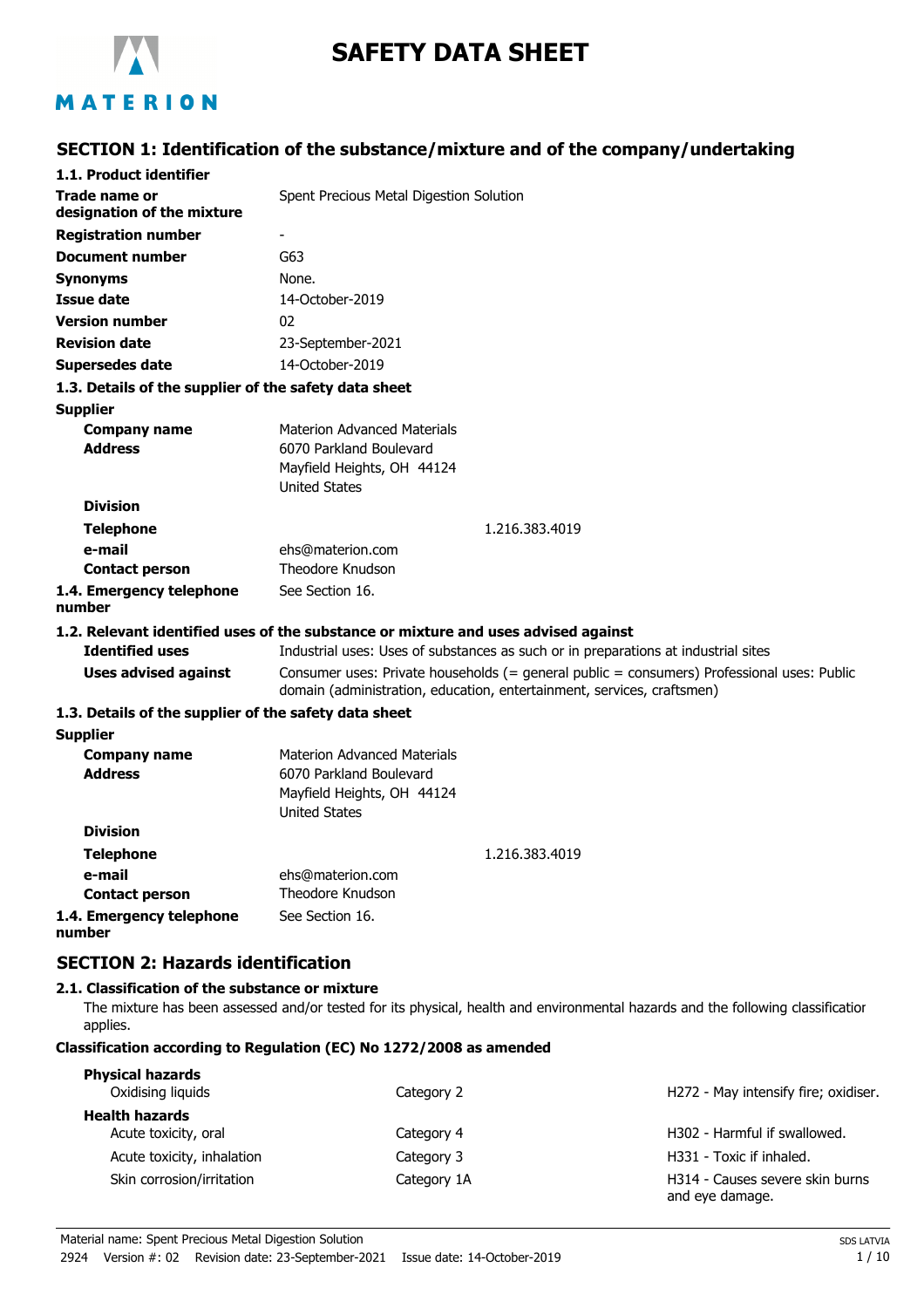Serious eye damage/eye irritation Category 1 Causes serious eye damage.

Specific target organ toxicity - single exposureCategory 3 respiratory tract irritation

H335 - May cause respiratory irritation.

**Hazard summary** Strong oxidizer. Harmful if inhaled. Causes severe skin burns and eye damage. Corrosive. May cause damage to organs through prolonged or repeated exposure.

### **2.2. Label elements**

### **Label according to Regulation (EC) No. 1272/2008 as amended**

**Contains:** HYDROCHLORIC ACID … %, Nitric acid, Water

```
Hazard pictograms
```


| <b>Hazard statements</b>        |                                                                            |
|---------------------------------|----------------------------------------------------------------------------|
| H <sub>272</sub>                | May intensify fire; oxidiser.                                              |
| H302                            | Harmful if swallowed.                                                      |
| H314                            | Causes severe skin burns and eye damage.                                   |
| H318                            | Causes serious eye damage.                                                 |
| H331                            | Toxic if inhaled.                                                          |
| H335                            | May cause respiratory irritation.                                          |
| <b>Precautionary statements</b> |                                                                            |
| <b>Prevention</b>               |                                                                            |
| P <sub>2</sub> 33               | Keep container tightly closed.                                             |
| P <sub>270</sub>                | Do not eat, drink or smoke when using this product.                        |
| P <sub>271</sub>                | Use only outdoors or in a well-ventilated area.                            |
| P <sub>280</sub>                | Wear protective gloves/protective clothing/eye protection/face protection. |
| P <sub>2</sub> 84               | Wear respiratory protection.                                               |
| <b>Response</b>                 |                                                                            |
|                                 |                                                                            |

| $P301 + P330 + P331$                     | IF SWALLOWED: rinse mouth. Do NOT induce vomiting.                                                                                  |
|------------------------------------------|-------------------------------------------------------------------------------------------------------------------------------------|
| $P303 + P361 + P353$                     | IF ON SKIN (or hair): Take off immediately all contaminated clothing. Rinse skin with water.                                        |
| $P304 + P340$                            | IF INHALED: Remove person to fresh air and keep comfortable for breathing.                                                          |
| $P305 + P351 + P338$                     | IF IN EYES: Rinse cautiously with water for several minutes. Remove contact lenses, if present and<br>easy to do. Continue rinsing. |
| P310                                     | Immediately call a POISON CENTRE/doctor.                                                                                            |
| P363                                     | Wash contaminated clothing before reuse.                                                                                            |
| $P370 + P378$                            | In case of fire: Use appropriate media to extinguish.                                                                               |
| <b>Storage</b>                           |                                                                                                                                     |
| P <sub>235</sub>                         | Keep cool.                                                                                                                          |
| $P403 + P233$                            | Store in a well-ventilated place. Keep container tightly closed.                                                                    |
| P405                                     | Store locked up.                                                                                                                    |
| <b>Disposal</b>                          |                                                                                                                                     |
| P501                                     | Dispose of contents/container in accordance with local/regional/national/international regulations.                                 |
| <b>Supplemental label</b><br>information | For further information, please contact the Product Stewardship Department at +1.216.383.4019.                                      |
| 2.3. Other hazards                       | Not a PBT or vPvB substance or mixture.                                                                                             |

### **SECTION 3: Composition/information on ingredients**

**3.2. Mixtures**

| General information                                                                                 |               |                                              |                                                                                              |                      |              |
|-----------------------------------------------------------------------------------------------------|---------------|----------------------------------------------|----------------------------------------------------------------------------------------------|----------------------|--------------|
| <b>Chemical name</b>                                                                                | $\frac{0}{0}$ | No.                                          | CAS-No. / EC REACH Registration No. Index No.                                                |                      | <b>Notes</b> |
| HYDROCHLORIC ACID  %                                                                                | $30 - 35$     | 7647-01-0<br>231-595-7                       | $\overline{\phantom{a}}$                                                                     | $017 - 002 - 01 - X$ | #            |
| <b>Specific Concentration Limits:</b> Eye Dam. 1; H318: C $> = 25$ %, STOT SE 3; H335: C $> = 10$ % |               | 1; H318, Acute Tox. 3; H331, STOT SE 3; H335 | <b>Classification:</b> Acute Tox. 4; H302, Acute Tox. 4; H312, Skin Corr. 1A; H314, Eye Dam. |                      | 5,U          |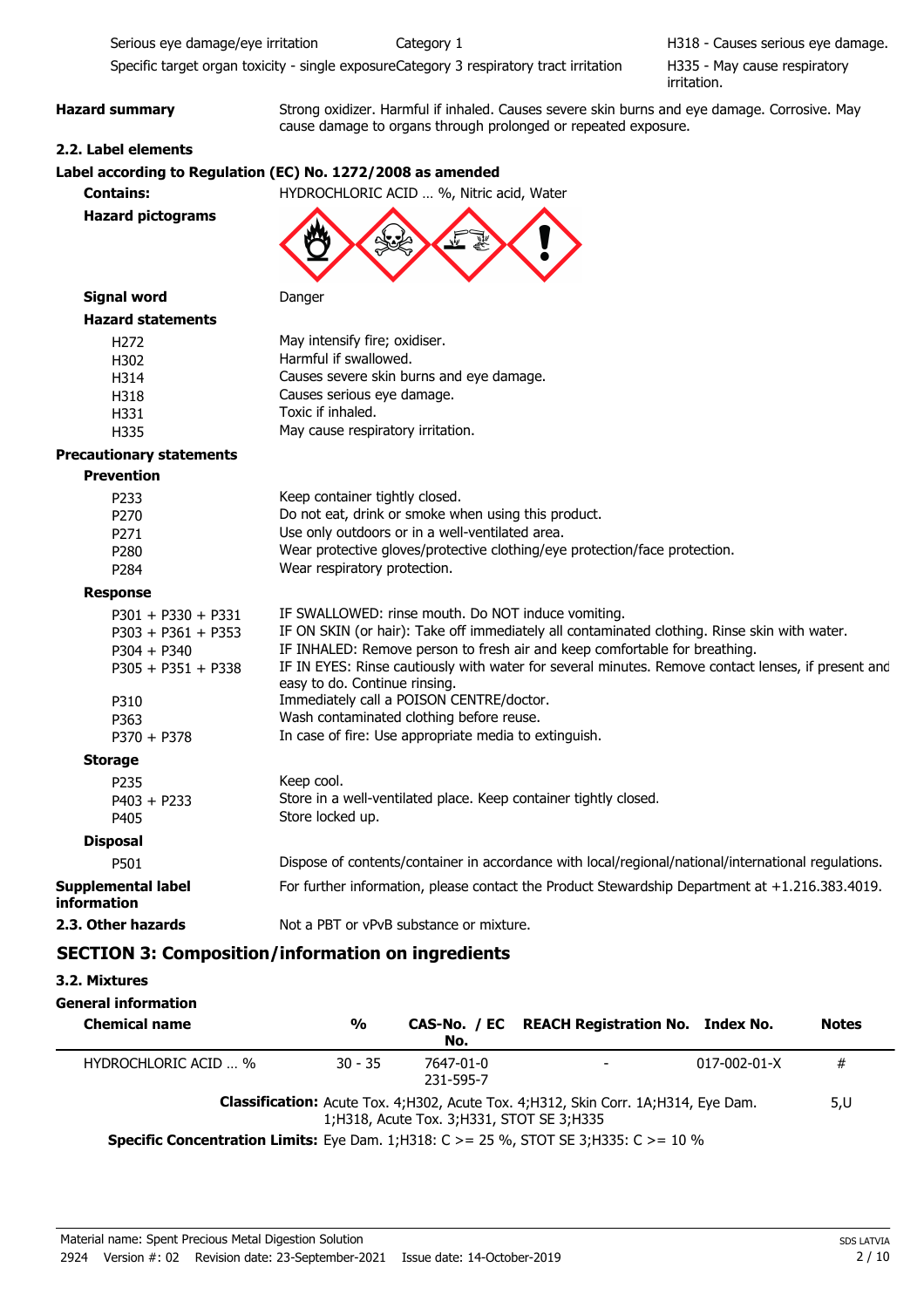| <b>Chemical name</b>                                                                                              | $\frac{0}{0}$                            | No.                    | CAS-No. / EC REACH Registration No. Index No.                                                                                                                                                                                                                                                                                                                                                                                                                                             |              | <b>Notes</b> |
|-------------------------------------------------------------------------------------------------------------------|------------------------------------------|------------------------|-------------------------------------------------------------------------------------------------------------------------------------------------------------------------------------------------------------------------------------------------------------------------------------------------------------------------------------------------------------------------------------------------------------------------------------------------------------------------------------------|--------------|--------------|
| Nitric acid                                                                                                       | $30 - 35$                                | 7697-37-2<br>231-714-2 |                                                                                                                                                                                                                                                                                                                                                                                                                                                                                           | 007-004-00-1 | $\#$         |
| <b>Specific Concentration Limits:</b> Ox. Liq. 2; H272: $C > = 99$ %, Skin Corr. 1A; H314: $C > = 20$ %, Eye Dam. | 1;H318: $C \ge 5\%$                      |                        | Classification: Ox. Liq. 2; H272, Skin Corr. 1A; H314, Eye Dam. 1; H318                                                                                                                                                                                                                                                                                                                                                                                                                   |              | B            |
| Water                                                                                                             | $30 - 35$                                | 7732-18-5<br>231-791-2 |                                                                                                                                                                                                                                                                                                                                                                                                                                                                                           |              |              |
|                                                                                                                   | <b>Classification: -</b>                 |                        |                                                                                                                                                                                                                                                                                                                                                                                                                                                                                           |              |              |
| <b>SECTION 4: First aid measures</b>                                                                              |                                          |                        |                                                                                                                                                                                                                                                                                                                                                                                                                                                                                           |              |              |
| <b>General information</b>                                                                                        | Wash contaminated clothing before reuse. |                        | Take off all contaminated clothing immediately. If you feel unwell, seek medical advice (show the<br>label where possible). Ensure that medical personnel are aware of the material(s) involved, and<br>take precautions to protect themselves. Show this safety data sheet to the doctor in attendance.                                                                                                                                                                                  |              |              |
| 4.1. Description of first aid measures                                                                            |                                          |                        |                                                                                                                                                                                                                                                                                                                                                                                                                                                                                           |              |              |
| <b>Inhalation</b>                                                                                                 |                                          |                        | Remove victim to fresh air and keep at rest in a position comfortable for breathing. Oxygen or<br>artificial respiration if needed. Do not use mouth-to-mouth method if victim inhaled the substance.<br>Induce artificial respiration with the aid of a pocket mask equipped with a one-way valve or other<br>proper respiratory medical device. Call a poison center or doctor/physician.                                                                                               |              |              |
| <b>Skin contact</b>                                                                                               | contaminated clothing before reuse.      |                        | Take off immediately all contaminated clothing. Rinse skin with water/shower. Call a physician or<br>poison control centre immediately. Chemical burns must be treated by a physician. Wash                                                                                                                                                                                                                                                                                               |              |              |
| <b>Eye contact</b>                                                                                                |                                          |                        | Immediately flush eyes with plenty of water for at least 15 minutes. Remove contact lenses, if<br>present and easy to do. Continue rinsing. Call a physician or poison control centre immediately.                                                                                                                                                                                                                                                                                        |              |              |
| <b>Ingestion</b>                                                                                                  |                                          |                        | Call a physician or poison control centre immediately. Rinse mouth. Do not induce vomiting. If<br>vomiting occurs, keep head low so that stomach content doesn't get into the lungs.                                                                                                                                                                                                                                                                                                      |              |              |
| 4.2. Most important<br>symptoms and effects, both<br>acute and delayed                                            |                                          |                        | Burning pain and severe corrosive skin damage. Causes serious eye damage. Symptoms may<br>include stinging, tearing, redness, swelling, and blurred vision. Permanent eye damage including<br>blindness could result. May cause respiratory irritation. Coughing.                                                                                                                                                                                                                         |              |              |
| 4.3. Indication of any<br>immediate medical attention<br>and special treatment<br>needed                          | observation. Symptoms may be delayed.    |                        | Provide general supportive measures and treat symptomatically. Thermal burns: Flush with water<br>immediately. While flushing, remove clothes which do not adhere to affected area. Call an<br>ambulance. Continue flushing during transport to hospital. Chemical burns: Flush with water<br>immediately. While flushing, remove clothes which do not adhere to affected area. Call an<br>ambulance. Continue flushing during transport to hospital. Keep victim warm. Keep victim under |              |              |
| <b>SECTION 5: Firefighting measures</b>                                                                           |                                          |                        |                                                                                                                                                                                                                                                                                                                                                                                                                                                                                           |              |              |
| <b>General fire hazards</b>                                                                                       | May intensify fire; oxidiser.            |                        |                                                                                                                                                                                                                                                                                                                                                                                                                                                                                           |              |              |
| 5.1. Extinguishing media<br><b>Suitable extinguishing</b><br>media                                                |                                          |                        | Water fog. Foam. Dry chemical powder. Carbon dioxide (CO2).                                                                                                                                                                                                                                                                                                                                                                                                                               |              |              |
| <b>Unsuitable extinguishing</b><br>media                                                                          |                                          |                        | Do not use water jet as an extinguisher, as this will spread the fire.                                                                                                                                                                                                                                                                                                                                                                                                                    |              |              |
| 5.2. Special hazards arising<br>from the substance or<br>mixture                                                  | May intensify fire; oxidiser.            |                        |                                                                                                                                                                                                                                                                                                                                                                                                                                                                                           |              |              |
| 5.3. Advice for firefighters<br><b>Special protective</b><br>equipment for<br>firefighters                        |                                          |                        | Self-contained breathing apparatus and full protective clothing must be worn in case of fire.                                                                                                                                                                                                                                                                                                                                                                                             |              |              |
| <b>Special firefighting</b>                                                                                       |                                          |                        | In case of fire and/or explosion do not breathe fumes. Move containers from fire area if you can do                                                                                                                                                                                                                                                                                                                                                                                       |              |              |

so without risk.

**Specific methods** Use standard firefighting procedures and consider the hazards of other involved materials.

**procedures**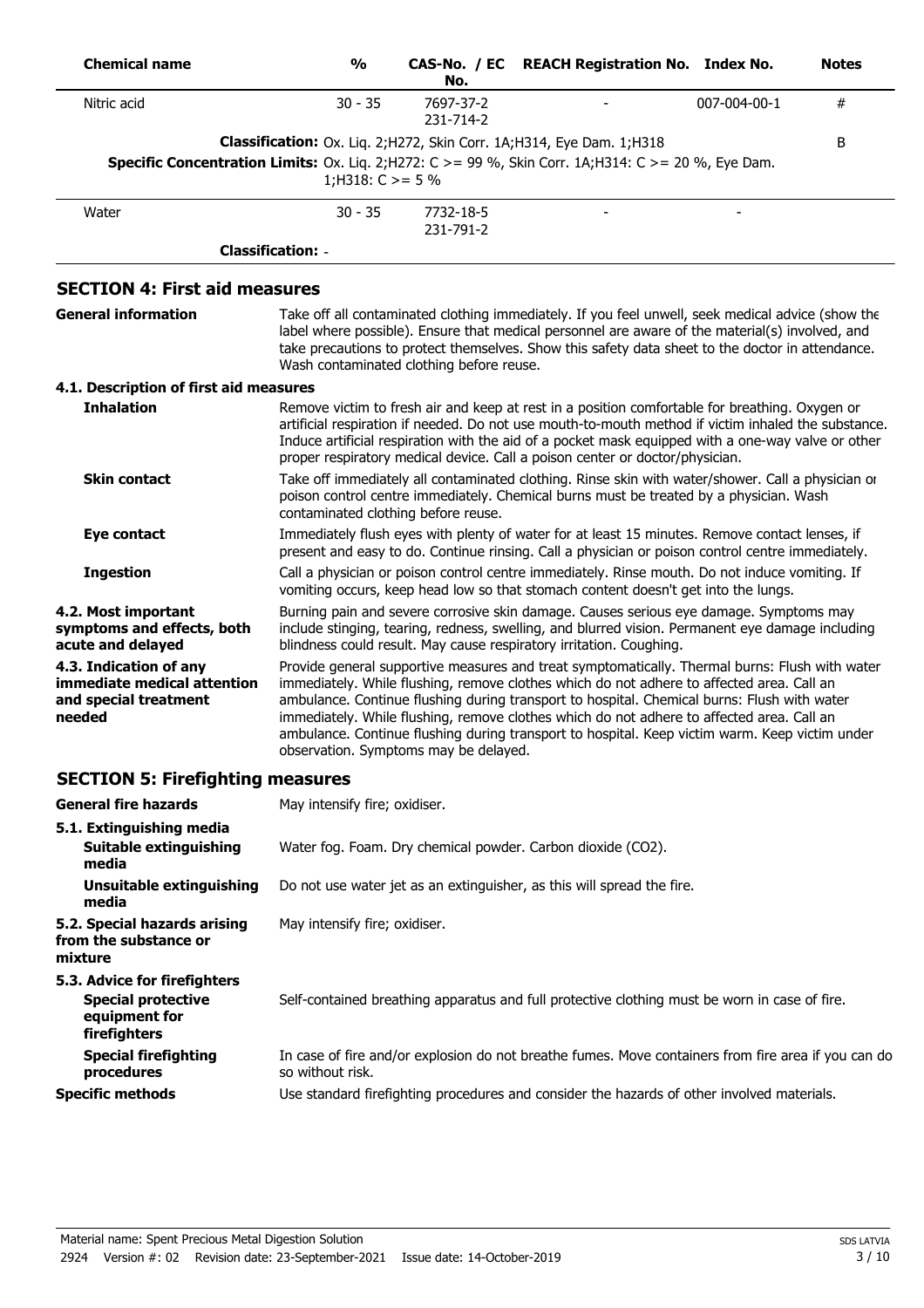### **SECTION 6: Accidental release measures**

### **6.1. Personal precautions, protective equipment and emergency procedures**

|                                                              | vi1: I cloving precuditoris; proceedive equipment und emergency proceudics                                                                                                                                                                                                                                                                                                                                                                                                                                                                                                        |
|--------------------------------------------------------------|-----------------------------------------------------------------------------------------------------------------------------------------------------------------------------------------------------------------------------------------------------------------------------------------------------------------------------------------------------------------------------------------------------------------------------------------------------------------------------------------------------------------------------------------------------------------------------------|
| For non-emergency<br>personnel                               | Keep unnecessary personnel away. Keep people away from and upwind of spill/leak. Eliminate all<br>ignition sources (no smoking, flares, sparks, or flames in immediate area). Wear appropriate<br>protective equipment and clothing during clean-up. Do not breathe mist/vapours. Do not touch<br>damaged containers or spilled material unless wearing appropriate protective clothing. Ventilate<br>closed spaces before entering them. Local authorities should be advised if significant spillages<br>cannot be contained. For personal protection, see section 8 of the SDS. |
| For emergency<br>responders                                  | Keep unnecessary personnel away. Wear appropriate protective equipment and clothing during<br>clean-up. Use personal protection recommended in Section 8 of the SDS.                                                                                                                                                                                                                                                                                                                                                                                                              |
| 6.2. Environmental<br>precautions                            | Avoid discharge into drains, water courses or onto the ground.                                                                                                                                                                                                                                                                                                                                                                                                                                                                                                                    |
| 6.3. Methods and material for<br>containment and cleaning up | Eliminate all ignition sources (no smoking, flares, sparks, or flames in immediate area). Keep<br>combustibles (wood, paper, oil etc) away from spilled material. Take precautionary measures<br>against static discharge. Use only non-sparking tools. Prevent entry into waterways, sewer,<br>basements or confined areas.                                                                                                                                                                                                                                                      |
|                                                              | Large Spills: Stop the flow of material, if this is without risk. Dike the spilled material, where this is<br>possible. Use a non-combustible material like vermiculite, sand or earth to soak up the product and<br>place into a container for later disposal. Following product recovery, flush area with water.                                                                                                                                                                                                                                                                |
|                                                              | Small Spills: Absorb with earth, sand or other non-combustible material and transfer to containers<br>for later disposal. Wipe up with absorbent material (e.g. cloth, fleece). Clean surface thoroughly to<br>remove residual contamination.                                                                                                                                                                                                                                                                                                                                     |
|                                                              | Never return spills to original containers for re-use.                                                                                                                                                                                                                                                                                                                                                                                                                                                                                                                            |
| 6.4. Reference to other<br>sections                          | For personal protection, see section 8. For waste disposal, see section 13.                                                                                                                                                                                                                                                                                                                                                                                                                                                                                                       |
| <b>SECTION 7: Handling and storage</b>                       |                                                                                                                                                                                                                                                                                                                                                                                                                                                                                                                                                                                   |

| 7.1. Precautions for safe<br>handling                                          | Do not handle, store or open near an open flame, sources of heat or sources of ignition. Protect<br>material from direct sunlight. Explosion-proof general and local exhaust ventilation. Take<br>precautionary measures against static discharges. All equipment used when handling the product<br>must be grounded. Use non-sparking tools and explosion-proof equipment. Do not breathe<br>mist/vapours. Do not get in eyes, on skin, or on clothing. Do not taste or swallow. Avoid prolonged<br>exposure. When using, do not eat, drink or smoke. Use only outdoors or in a well-ventilated area.<br>Wear appropriate personal protective equipment. Wash hands thoroughly after handling. Observe<br>good industrial hygiene practices. |
|--------------------------------------------------------------------------------|-----------------------------------------------------------------------------------------------------------------------------------------------------------------------------------------------------------------------------------------------------------------------------------------------------------------------------------------------------------------------------------------------------------------------------------------------------------------------------------------------------------------------------------------------------------------------------------------------------------------------------------------------------------------------------------------------------------------------------------------------|
| 7.2. Conditions for safe<br>storage, including any<br><i>incompatibilities</i> | Store locked up. Keep away from heat, sparks and open flame. Prevent electrostatic charge<br>build-up by using common bonding and grounding techniques. Store in a cool, dry place out of<br>direct sunlight. Store in tightly closed container. Store in a well-ventilated place. Keep in an area<br>equipped with sprinklers. Store away from incompatible materials (see Section 10 of the SDS).                                                                                                                                                                                                                                                                                                                                           |
| 7.3. Specific end use(s)                                                       | Not available.                                                                                                                                                                                                                                                                                                                                                                                                                                                                                                                                                                                                                                                                                                                                |

### **SECTION 8: Exposure controls/personal protection**

### **8.1. Control parameters**

### **Occupational exposure limits**

# **Latvia. OELs. Occupational exposure limit values of chemical substances in work environment**

| <b>Components</b>                       | Type        | Value            |  |
|-----------------------------------------|-------------|------------------|--|
| HYDROCHLORIC ACID  %<br>(CAS 7647-01-0) | <b>STEL</b> | 15 mg/m3         |  |
|                                         |             | 10 ppm           |  |
|                                         | <b>TWA</b>  | $8 \text{ mg/m}$ |  |
|                                         |             | 5 ppm            |  |
| Nitric acid (CAS 7697-37-2)             | <b>STEL</b> | $2,6$ mg/m3      |  |
|                                         |             | 1 ppm            |  |
|                                         | <b>TWA</b>  | 2 mg/m $3$       |  |
|                                         |             | $0,78$ ppm       |  |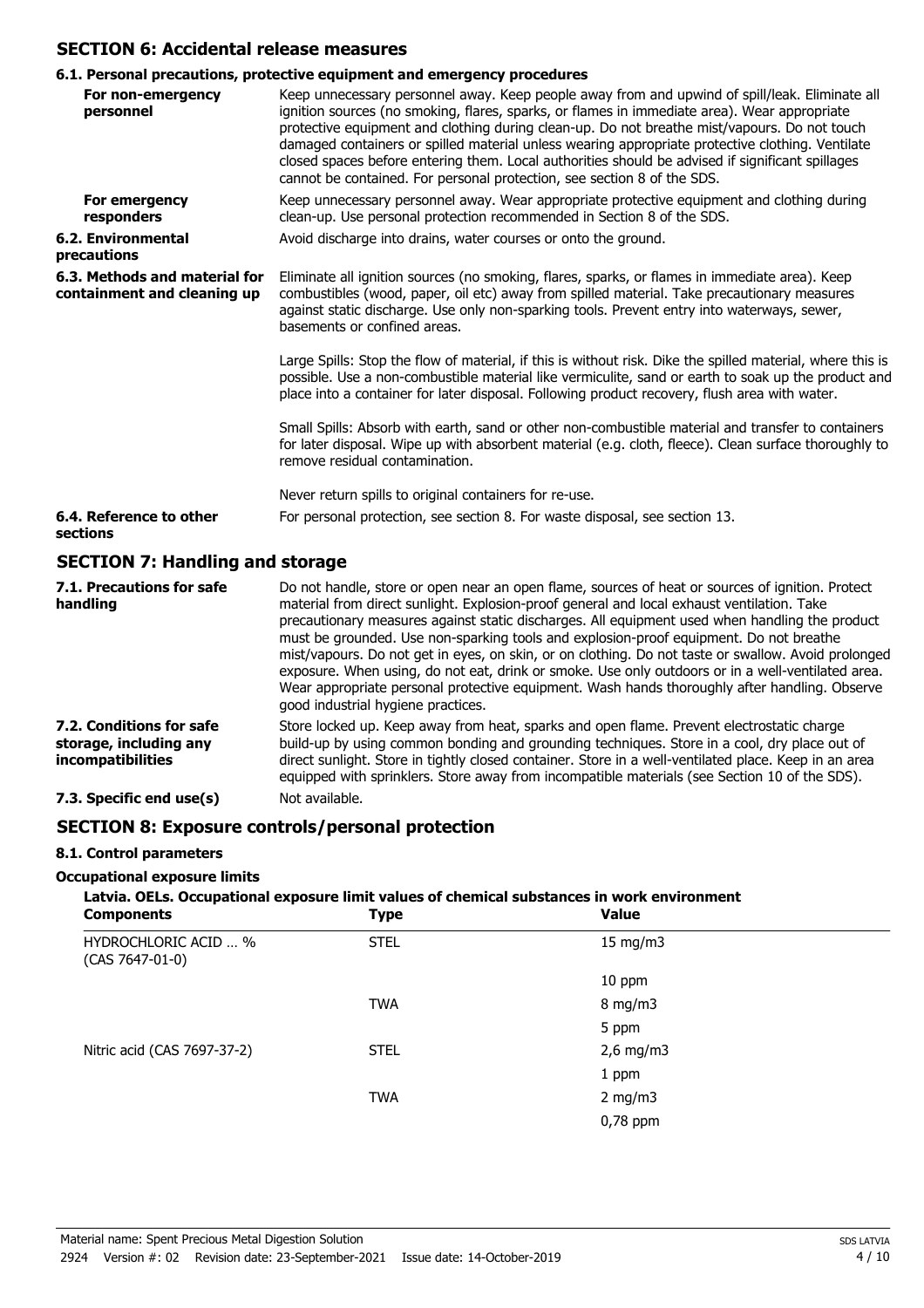| 2017/164/EU                                          |                                                                                                                                                                                                                                                                                                                 |                                                                                                                                                                                                                                                                                                                                                                                                      |  |
|------------------------------------------------------|-----------------------------------------------------------------------------------------------------------------------------------------------------------------------------------------------------------------------------------------------------------------------------------------------------------------|------------------------------------------------------------------------------------------------------------------------------------------------------------------------------------------------------------------------------------------------------------------------------------------------------------------------------------------------------------------------------------------------------|--|
| <b>Components</b>                                    | <b>Type</b>                                                                                                                                                                                                                                                                                                     | <b>Value</b>                                                                                                                                                                                                                                                                                                                                                                                         |  |
| HYDROCHLORIC ACID  %<br>(CAS 7647-01-0)              | <b>STEL</b>                                                                                                                                                                                                                                                                                                     | 15 mg/m3                                                                                                                                                                                                                                                                                                                                                                                             |  |
|                                                      |                                                                                                                                                                                                                                                                                                                 | 10 ppm                                                                                                                                                                                                                                                                                                                                                                                               |  |
|                                                      | <b>TWA</b>                                                                                                                                                                                                                                                                                                      | $8 \text{ mg/m}$                                                                                                                                                                                                                                                                                                                                                                                     |  |
|                                                      |                                                                                                                                                                                                                                                                                                                 | 5 ppm                                                                                                                                                                                                                                                                                                                                                                                                |  |
| Nitric acid (CAS 7697-37-2)                          | <b>STEL</b>                                                                                                                                                                                                                                                                                                     | $2,6$ mg/m3                                                                                                                                                                                                                                                                                                                                                                                          |  |
|                                                      |                                                                                                                                                                                                                                                                                                                 | 1 ppm                                                                                                                                                                                                                                                                                                                                                                                                |  |
| <b>Biological limit values</b>                       | No biological exposure limits noted for the ingredient(s).                                                                                                                                                                                                                                                      |                                                                                                                                                                                                                                                                                                                                                                                                      |  |
| <b>Recommended monitoring</b><br>procedures          | Follow standard monitoring procedures.                                                                                                                                                                                                                                                                          |                                                                                                                                                                                                                                                                                                                                                                                                      |  |
| Derived no effect levels<br>(DNELs)                  | Not available.                                                                                                                                                                                                                                                                                                  |                                                                                                                                                                                                                                                                                                                                                                                                      |  |
| <b>Predicted no effect</b><br>concentrations (PNECs) | Not available.                                                                                                                                                                                                                                                                                                  |                                                                                                                                                                                                                                                                                                                                                                                                      |  |
| 8.2. Exposure controls                               |                                                                                                                                                                                                                                                                                                                 |                                                                                                                                                                                                                                                                                                                                                                                                      |  |
| <b>Appropriate engineering</b><br>controls           | shower must be available when handling this product.                                                                                                                                                                                                                                                            | Good general ventilation should be used. Ventilation rates should be matched to conditions. If<br>applicable, use process enclosures, local exhaust ventilation, or other engineering controls to<br>maintain airborne levels below recommended exposure limits. If exposure limits have not been<br>established, maintain airborne levels to an acceptable level. Eye wash facilities and emergency |  |
|                                                      | Individual protection measures, such as personal protective equipment                                                                                                                                                                                                                                           |                                                                                                                                                                                                                                                                                                                                                                                                      |  |
| <b>General information</b>                           | Use personal protective equipment as required. Personal protection equipment should be chosen<br>according to the CEN standards and in discussion with the supplier of the personal protective<br>equipment.                                                                                                    |                                                                                                                                                                                                                                                                                                                                                                                                      |  |
| <b>Eye/face protection</b>                           | Wear safety glasses with side shields (or goggles) and a face shield.                                                                                                                                                                                                                                           |                                                                                                                                                                                                                                                                                                                                                                                                      |  |
| <b>Skin protection</b>                               |                                                                                                                                                                                                                                                                                                                 |                                                                                                                                                                                                                                                                                                                                                                                                      |  |
| - Hand protection                                    | Wear appropriate chemical resistant gloves.                                                                                                                                                                                                                                                                     |                                                                                                                                                                                                                                                                                                                                                                                                      |  |
| - Other                                              |                                                                                                                                                                                                                                                                                                                 | Wear appropriate chemical resistant clothing. Use of an impervious apron is recommended.                                                                                                                                                                                                                                                                                                             |  |
| <b>Respiratory protection</b>                        | If engineering controls do not maintain airborne concentrations below recommended exposure<br>limits (where applicable) or to an acceptable level (in countries where exposure limits have not<br>been established), an approved respirator must be worn. Chemical respirator with organic vapour<br>cartridge. |                                                                                                                                                                                                                                                                                                                                                                                                      |  |
| <b>Thermal hazards</b>                               | Wear appropriate thermal protective clothing, when necessary.                                                                                                                                                                                                                                                   |                                                                                                                                                                                                                                                                                                                                                                                                      |  |
| <b>Hygiene measures</b>                              |                                                                                                                                                                                                                                                                                                                 | When using do not smoke. Keep away from food and drink. Always observe good personal hygiene<br>measures, such as washing after handling the material and before eating, drinking, and/or smoking.<br>Routinely wash work clothing and protective equipment to remove contaminants.                                                                                                                  |  |
| <b>Environmental exposure</b><br>controls            | established, maintain airborne levels to an acceptable level.                                                                                                                                                                                                                                                   | Good general ventilation should be used. Ventilation rates should be matched to conditions. If<br>applicable, use process enclosures, local exhaust ventilation, or other engineering controls to<br>maintain airborne levels below recommended exposure limits. If exposure limits have not been                                                                                                    |  |

**EU. Indicative Exposure Limit Values in Directives 91/322/EEC, 2000/39/EC, 2006/15/EC, 2009/161/EU,**

# **SECTION 9: Physical and chemical properties**

### **9.1. Information on basic physical and chemical properties**

| <b>Appearance</b> |
|-------------------|
|-------------------|

| <b>Appearance</b>                          |                                                    |
|--------------------------------------------|----------------------------------------------------|
| <b>Physical state</b>                      | Liguid.                                            |
| Form                                       | Liguid.                                            |
| Colour                                     | Yellow-orange.                                     |
| <b>Odour</b>                               | Pungent.                                           |
| <b>Odour threshold</b>                     | Not applicable.                                    |
| рH                                         | $\langle$ 2                                        |
| Melting point/freezing point               | Not applicable. / -114,22 °C (-173,6 °F) estimated |
| Initial boiling point and<br>boiling range | 85,05 °C (185,09 °F) estimated                     |
| <b>Flash point</b>                         | Not applicable.                                    |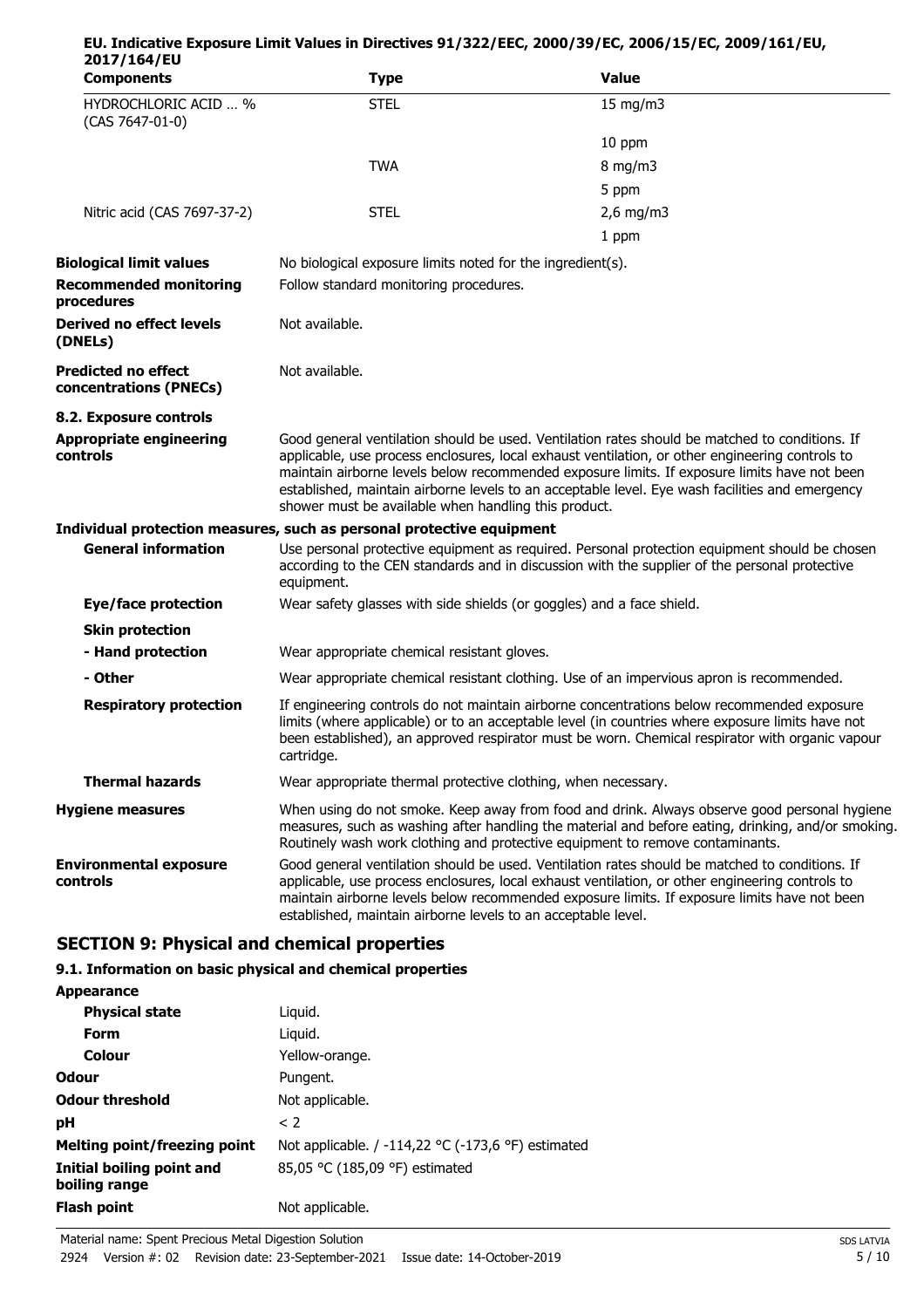| <b>Evaporation rate</b>                              | Not available.                |
|------------------------------------------------------|-------------------------------|
| <b>Flammability (solid, gas)</b>                     | Not applicable.               |
| <b>Upper/lower flammability or explosive limits</b>  |                               |
| Flammability limit - lower Not applicable.<br>(9/6)  |                               |
| <b>Flammability limit -</b><br>upper $(% )$          | Not applicable.               |
| <b>Flammability limit -</b><br>upper (%) temperature | Not applicable.               |
| <b>Explosive limit - lower (</b><br>%)               | Not applicable.               |
| <b>Explosive limit - upper</b><br>(%)                | Not applicable.               |
| <b>Vapour pressure</b>                               | 0,00001 hPa estimated         |
| <b>Vapour density</b>                                | Not available.                |
| <b>Relative density</b>                              | Not available.                |
| Solubility(ies)                                      |                               |
| Solubility (water)                                   | Soluble.                      |
| <b>Partition coefficient</b><br>(n-octanol/water)    | Not available.                |
| <b>Auto-ignition temperature</b>                     | Not applicable.               |
| <b>Decomposition temperature</b>                     | Not applicable.               |
| <b>Viscosity</b>                                     | Not available.                |
| <b>Explosive properties</b>                          | Not explosive.                |
| <b>Oxidising properties</b>                          | May intensify fire; oxidiser. |
| 9.2. Other information                               |                               |
| <b>Density</b>                                       | 1,35 g/cm3 estimated          |
| Miscible (water)                                     | Yes.                          |
| <b>Percent volatile</b>                              | 35 % estimated                |
| <b>Specific gravity</b>                              | Not applicable.               |

# **SECTION 10: Stability and reactivity**

| 10.1. Reactivity                            | The product is stable and non-reactive under normal conditions of use, storage and transport. |
|---------------------------------------------|-----------------------------------------------------------------------------------------------|
| 10.2. Chemical stability                    | Material is stable under normal conditions.                                                   |
| 10.3. Possibility of hazardous<br>reactions | No dangerous reaction known under conditions of normal use.                                   |
| 10.4. Conditions to avoid                   | Contact with incompatible materials.                                                          |
| 10.5. Incompatible materials                | Strong oxidising agents. Alcohols. Amines.                                                    |
| 10.6. Hazardous<br>decomposition products   | Nitrogen oxides (NOx).                                                                        |

# **SECTION 11: Toxicological information**

| Occupational exposure to the substance or mixture may cause adverse effects.                                                                                                                                                                                      |
|-------------------------------------------------------------------------------------------------------------------------------------------------------------------------------------------------------------------------------------------------------------------|
| <b>Information on likely routes of exposure</b>                                                                                                                                                                                                                   |
| Toxic if inhaled.                                                                                                                                                                                                                                                 |
| Causes severe skin burns.                                                                                                                                                                                                                                         |
| Causes serious eye damage.                                                                                                                                                                                                                                        |
| Causes digestive tract burns. Harmful if swallowed.                                                                                                                                                                                                               |
| Burning pain and severe corrosive skin damage. Causes serious eye damage. Symptoms may<br>include stinging, tearing, redness, swelling, and blurred vision. Permanent eye damage including<br>blindness could result. May cause respiratory irritation. Coughing. |
|                                                                                                                                                                                                                                                                   |

### **11.1. Information on toxicological effects**

Acute toxicity **Acute toxicity** Toxic if inhaled. Harmful if swallowed.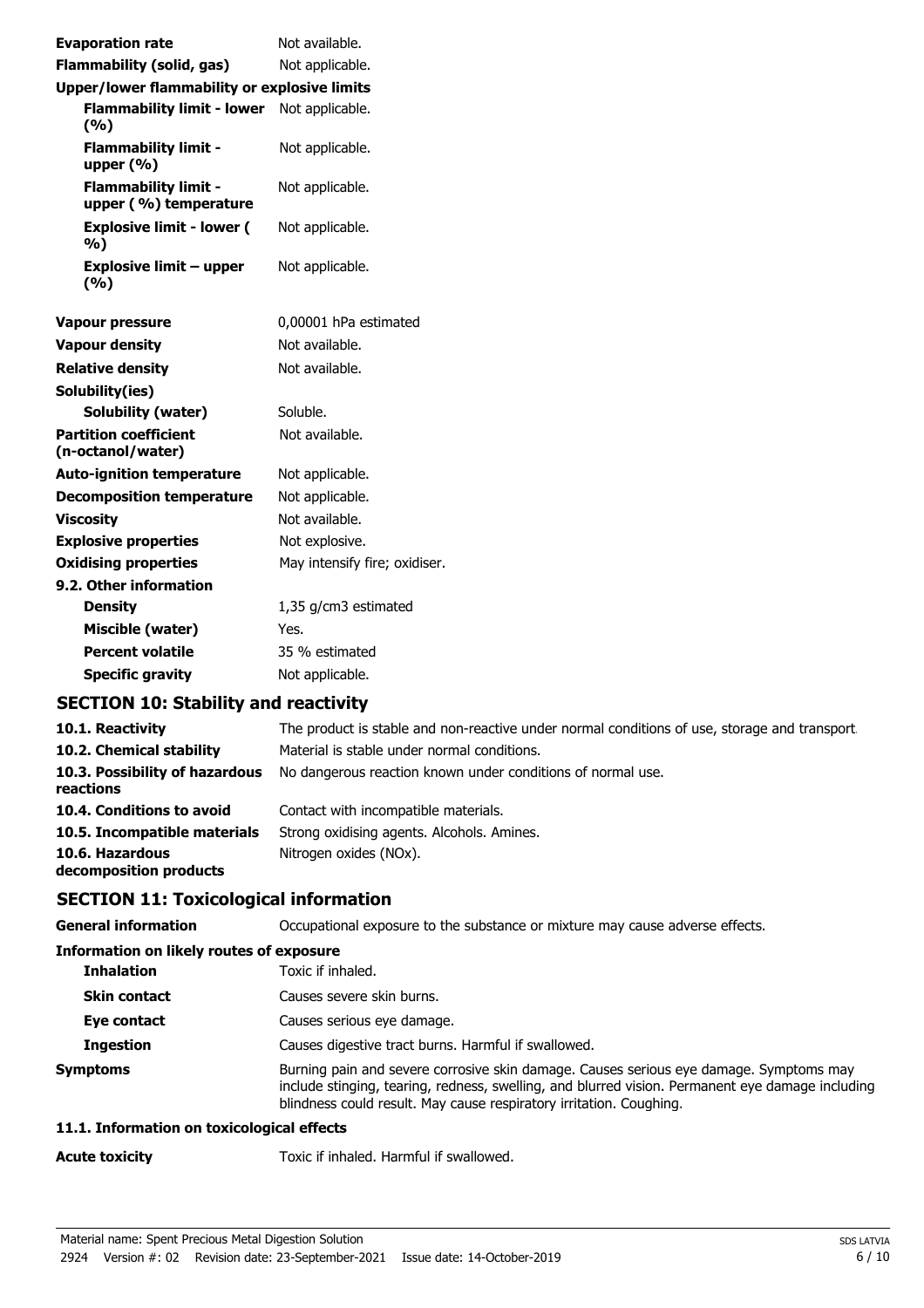| <b>Product</b>                                                | <b>Species</b>                                                              |                                                                                               | <b>Test Results</b>                                 |
|---------------------------------------------------------------|-----------------------------------------------------------------------------|-----------------------------------------------------------------------------------------------|-----------------------------------------------------|
| Spent Precious Metal Digestion Solution                       |                                                                             |                                                                                               |                                                     |
| <u>Acute</u>                                                  |                                                                             |                                                                                               |                                                     |
| <b>Dermal</b>                                                 |                                                                             |                                                                                               |                                                     |
| LD50                                                          | Mouse                                                                       |                                                                                               | 4140 mg/kg                                          |
| <b>Components</b>                                             | <b>Species</b>                                                              |                                                                                               | <b>Test Results</b>                                 |
| HYDROCHLORIC ACID  % (CAS 7647-01-0)                          |                                                                             |                                                                                               |                                                     |
| <u>Acute</u>                                                  |                                                                             |                                                                                               |                                                     |
| <b>Dermal</b>                                                 |                                                                             |                                                                                               |                                                     |
| LD50                                                          | Mouse                                                                       |                                                                                               | 1449 mg/kg                                          |
| Oral                                                          |                                                                             |                                                                                               |                                                     |
| LD50                                                          | Rabbit                                                                      |                                                                                               | 900 mg/kg                                           |
| Nitric acid (CAS 7697-37-2)                                   |                                                                             |                                                                                               |                                                     |
| <b>Acute</b>                                                  |                                                                             |                                                                                               |                                                     |
| <b>Inhalation</b><br><b>LC50</b>                              | Rat                                                                         |                                                                                               | 65 mg/l, 4 Hours                                    |
|                                                               |                                                                             |                                                                                               |                                                     |
| <b>Skin corrosion/irritation</b>                              |                                                                             | Causes severe skin burns and eye damage.                                                      |                                                     |
| Serious eye damage/eye<br>irritation                          |                                                                             | Causes serious eye damage.                                                                    |                                                     |
| <b>Respiratory sensitisation</b>                              |                                                                             | Due to partial or complete lack of data the classification is not possible.                   |                                                     |
| <b>Skin sensitisation</b>                                     |                                                                             | Due to partial or complete lack of data the classification is not possible.                   |                                                     |
| <b>Germ cell mutagenicity</b>                                 | Due to partial or complete lack of data the classification is not possible. |                                                                                               |                                                     |
| Carcinogenicity                                               |                                                                             | Due to partial or complete lack of data the classification is not possible.                   |                                                     |
| <b>IARC Monographs. Overall Evaluation of Carcinogenicity</b> |                                                                             |                                                                                               |                                                     |
| HYDROCHLORIC ACID  % (CAS 7647-01-0)                          |                                                                             |                                                                                               | 3 Not classifiable as to carcinogenicity to humans. |
| <b>Reproductive toxicity</b>                                  | Due to partial or complete lack of data the classification is not possible. |                                                                                               |                                                     |
| <b>Specific target organ toxicity</b><br>- single exposure    |                                                                             | May cause respiratory irritation.                                                             |                                                     |
| <b>Specific target organ toxicity</b><br>- repeated exposure  |                                                                             | Due to partial or complete lack of data the classification is not possible.                   |                                                     |
| <b>Aspiration hazard</b>                                      | Due to partial or complete lack of data the classification is not possible. |                                                                                               |                                                     |
| <b>Mixture versus substance</b><br>information                | No information available.                                                   |                                                                                               |                                                     |
| <b>Other information</b>                                      | Not available.                                                              |                                                                                               |                                                     |
| <b>SECTION 12: Ecological information</b>                     |                                                                             |                                                                                               |                                                     |
| 12.1. Toxicity                                                | environment.                                                                | Based on available data, the classification criteria are not met for hazardous to the aquatic |                                                     |
| <b>Product</b>                                                |                                                                             | <b>Species</b>                                                                                | <b>Test Results</b>                                 |
| Spent Precious Metal Digestion Solution                       |                                                                             |                                                                                               |                                                     |
| <b>Aquatic</b>                                                |                                                                             |                                                                                               |                                                     |
| Fish                                                          | LC50                                                                        | <b>Fish</b>                                                                                   | 805,7143 mg/l, 96 hours                             |
| Acute                                                         |                                                                             |                                                                                               |                                                     |
| Fish                                                          | LC50                                                                        | Fish                                                                                          | 805,7143 mg/l, 96 hours estimated                   |
| <b>Components</b>                                             |                                                                             | <b>Species</b>                                                                                | <b>Test Results</b>                                 |
| HYDROCHLORIC ACID  % (CAS 7647-01-0)                          |                                                                             |                                                                                               |                                                     |
| <b>Aquatic</b>                                                |                                                                             |                                                                                               |                                                     |
| Acute                                                         |                                                                             |                                                                                               |                                                     |
| Fish                                                          | <b>LC50</b>                                                                 | Western mosquitofish (Gambusia affinis) 282 mg/l, 96 hours                                    |                                                     |
| 12.2. Persistence and<br>degradability                        |                                                                             | No data is available on the degradability of any ingredients in the mixture.                  |                                                     |
| 12.3. Bioaccumulative<br>potential                            | No data available.                                                          |                                                                                               |                                                     |

Not available.

**Partition coefficient n-octanol/water (log Kow)**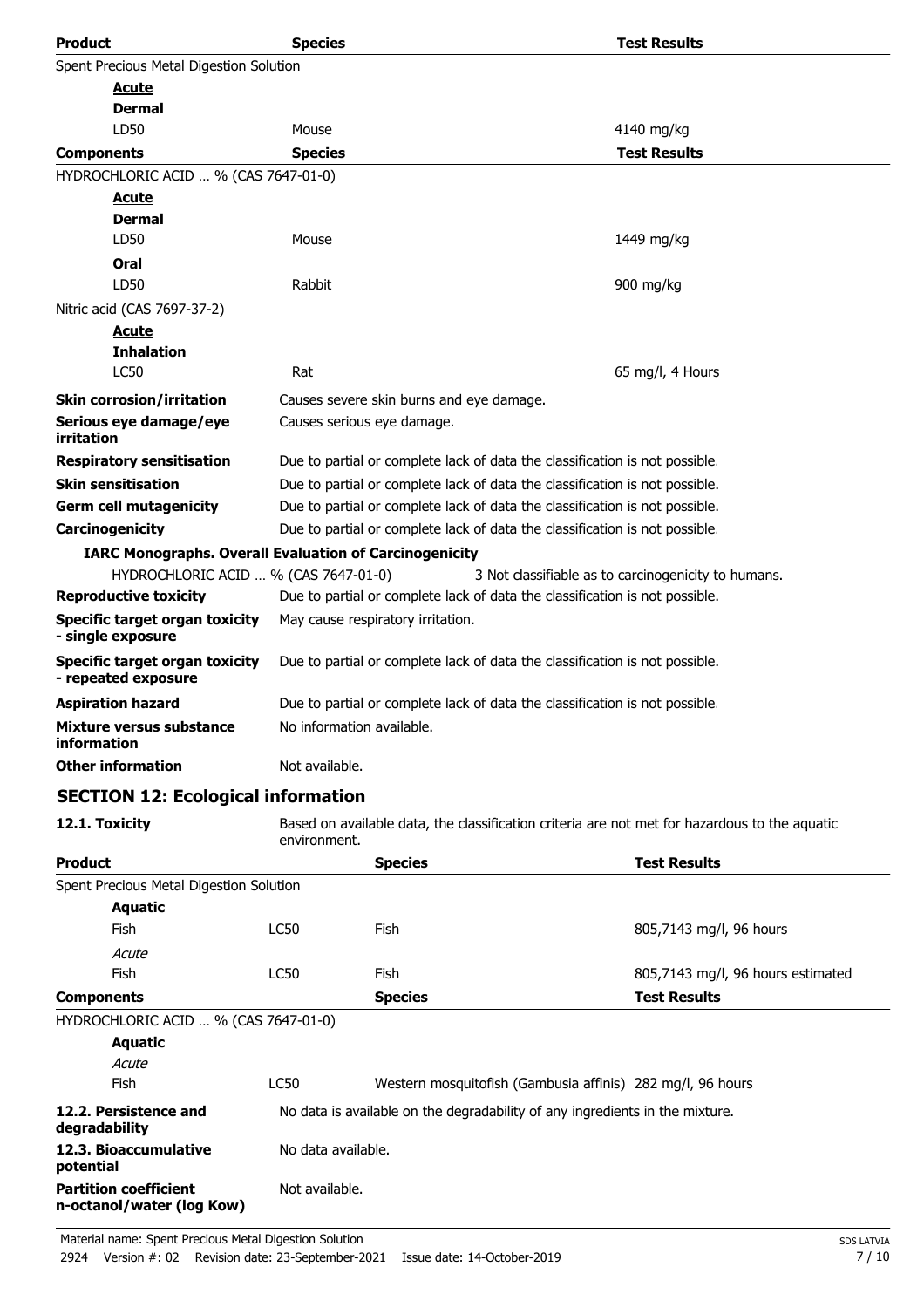| <b>Bioconcentration factor (BCF)</b> Not available. |                                                                                                                                                                                            |
|-----------------------------------------------------|--------------------------------------------------------------------------------------------------------------------------------------------------------------------------------------------|
| 12.4. Mobility in soil                              | No data available.                                                                                                                                                                         |
| 12.5. Results of PBT and<br><b>vPvB</b> assessment  | Not a PBT or vPvB substance or mixture.                                                                                                                                                    |
| 12.6. Other adverse effects                         | No other adverse environmental effects (e.g. ozone depletion, photochemical ozone creation<br>potential, endocrine disruption, global warming potential) are expected from this component. |

# **SECTION 13: Disposal considerations**

### **13.1. Waste treatment methods**

| <b>Residual waste</b>                  | Dispose of in accordance with local regulations. Empty containers or liners may retain some product<br>residues. This material and its container must be disposed of in a safe manner (see: Disposal<br>instructions). |
|----------------------------------------|------------------------------------------------------------------------------------------------------------------------------------------------------------------------------------------------------------------------|
| <b>Contaminated packaging</b>          | Since emptied containers may retain product residue, follow label warnings even after container is<br>emptied. Empty containers should be taken to an approved waste handling site for recycling or<br>disposal.       |
| <b>EU waste code</b>                   | The Waste code should be assigned in discussion between the user, the producer and the waste<br>disposal company.                                                                                                      |
| <b>Disposal</b><br>methods/information | Collect and reclaim or dispose in sealed containers at licensed waste disposal site. Dispose of<br>contents/container in accordance with local/regional/national/international regulations.                            |
| <b>Special precautions</b>             | Dispose in accordance with all applicable regulations.                                                                                                                                                                 |

# **SECTION 14: Transport information**

### **ADR**

|            | 14.1. UN number                  | <b>UN3264</b>                                                           |  |  |
|------------|----------------------------------|-------------------------------------------------------------------------|--|--|
|            | 14.2. UN proper shipping         | CORROSIVE LIQUID, N.O.S. (Nitric acid, HYDROCHLORIC ACID  %)            |  |  |
|            | name                             |                                                                         |  |  |
|            | 14.3. Transport hazard class(es) |                                                                         |  |  |
|            | <b>Class</b>                     | 8                                                                       |  |  |
|            | <b>Subsidiary risk</b>           | 5.1                                                                     |  |  |
|            | Label(s)                         | 8                                                                       |  |  |
|            |                                  | $+3$                                                                    |  |  |
|            | <b>Hazard No. (ADR)</b>          | 83                                                                      |  |  |
|            | <b>Tunnel restriction</b>        | D/E                                                                     |  |  |
|            | code                             |                                                                         |  |  |
|            | 14.4. Packing group              | П                                                                       |  |  |
|            | 14.5. Environmental<br>hazards   | No.                                                                     |  |  |
|            | 14.6. Special precautions        | Read safety instructions, SDS and emergency procedures before handling. |  |  |
|            | for user                         |                                                                         |  |  |
| <b>RID</b> |                                  |                                                                         |  |  |
|            | 14.1. UN number                  | <b>UN3264</b>                                                           |  |  |
|            | 14.2. UN proper shipping         | CORROSIVE LIQUID, N.O.S. (Nitric acid, HYDROCHLORIC ACID  %)            |  |  |
|            | name                             |                                                                         |  |  |
|            |                                  | 14.3. Transport hazard class(es)                                        |  |  |
|            | <b>Class</b>                     | 8                                                                       |  |  |
|            | <b>Subsidiary risk</b>           | 5.1                                                                     |  |  |
|            | Label(s)                         | $8 + 3$                                                                 |  |  |
|            | 14.4. Packing group              | Π                                                                       |  |  |
|            | 14.5. Environmental              | No.                                                                     |  |  |
|            | hazards                          |                                                                         |  |  |
|            | 14.6. Special precautions        | Read safety instructions, SDS and emergency procedures before handling. |  |  |
|            | for user                         |                                                                         |  |  |
| <b>ADN</b> |                                  |                                                                         |  |  |
|            | 14.1. UN number                  | <b>UN3264</b>                                                           |  |  |
|            | 14.2. UN proper shipping         | CORROSIVE LIQUID, N.O.S. (Nitric acid, HYDROCHLORIC ACID  %)            |  |  |
|            | name                             |                                                                         |  |  |
|            | 14.3. Transport hazard class(es) |                                                                         |  |  |
|            | <b>Class</b>                     | 8<br>5.1                                                                |  |  |
|            | <b>Subsidiary risk</b>           | $8 + 3$                                                                 |  |  |
|            | Label(s)<br>14.4. Packing group  | Π                                                                       |  |  |
|            | 14.5. Environmental              | No.                                                                     |  |  |
|            | hazards                          |                                                                         |  |  |
|            | 14.6. Special precautions        | Read safety instructions, SDS and emergency procedures before handling. |  |  |
|            | for user                         |                                                                         |  |  |
|            |                                  |                                                                         |  |  |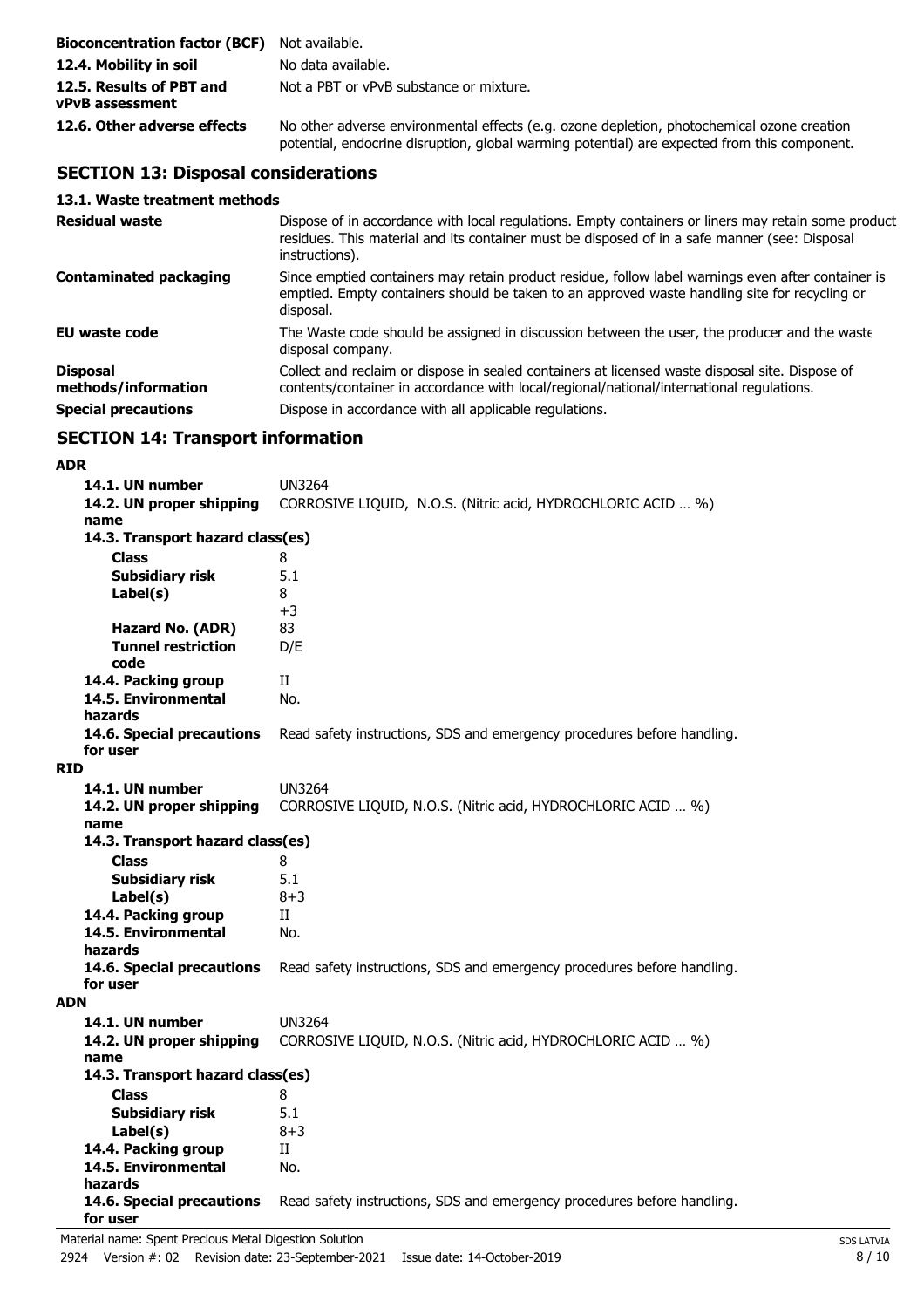### **IATA**

| 14.1. UN number                       | <b>UN3264</b>                                                                   |  |  |
|---------------------------------------|---------------------------------------------------------------------------------|--|--|
| 14.2. UN proper shipping              | Corrosive liquid, n.o.s. (nitric acid%, HYDROCHLORIC ACID  %)                   |  |  |
| name                                  |                                                                                 |  |  |
|                                       | 14.3. Transport hazard class(es)                                                |  |  |
| <b>Class</b>                          | 8                                                                               |  |  |
| <b>Subsidiary risk</b>                | 5.1                                                                             |  |  |
| 14.4. Packing group                   | $_{\rm II}$                                                                     |  |  |
| 14.5. Environmental                   | Yes                                                                             |  |  |
| hazards                               |                                                                                 |  |  |
| <b>ERG Code</b>                       | 8F                                                                              |  |  |
| 14.6. Special precautions             | Read safety instructions, SDS and emergency procedures before handling.         |  |  |
| for user                              |                                                                                 |  |  |
| <b>Other information</b>              |                                                                                 |  |  |
| Passenger and cargo                   | Allowed with restrictions.                                                      |  |  |
| aircraft                              |                                                                                 |  |  |
| <b>Cargo aircraft only</b>            | Allowed with restrictions.                                                      |  |  |
| <b>IMDG</b>                           |                                                                                 |  |  |
| 14.1. UN number                       | <b>UN3264</b>                                                                   |  |  |
| 14.2. UN proper shipping              | CORROSIVE LIQUID, N.O.S. (nitric acid%, HYDROCHLORIC ACID  %), MARINE POLLUTANT |  |  |
| name                                  |                                                                                 |  |  |
| 14.3. Transport hazard class(es)      |                                                                                 |  |  |
| <b>Class</b>                          | 8                                                                               |  |  |
| <b>Subsidiary risk</b>                | 5.1                                                                             |  |  |
| 14.4. Packing group                   | Π                                                                               |  |  |
| 14.5. Environmental hazards           |                                                                                 |  |  |
| <b>Marine pollutant</b>               | Yes                                                                             |  |  |
| <b>EmS</b>                            | $F-E, S-C$                                                                      |  |  |
| 14.6. Special precautions<br>for user | Read safety instructions, SDS and emergency procedures before handling.         |  |  |
| ADN; ADR; IATA; IMDG; RID             |                                                                                 |  |  |
|                                       |                                                                                 |  |  |
|                                       |                                                                                 |  |  |



**Marine pollutant**



**General information** IMDG Regulated Marine Pollutant.

## **SECTION 15: Regulatory information**

### **15.1. Safety, health and environmental regulations/legislation specific for the substance or mixture EU regulations**

**Regulation (EC) No. 1005/2009 on substances that deplete the ozone layer, Annex I and II, as amended** Not listed.

### **Regulation (EU) 2019/1021 On persistent organic pollutants (recast), as amended** Not listed.